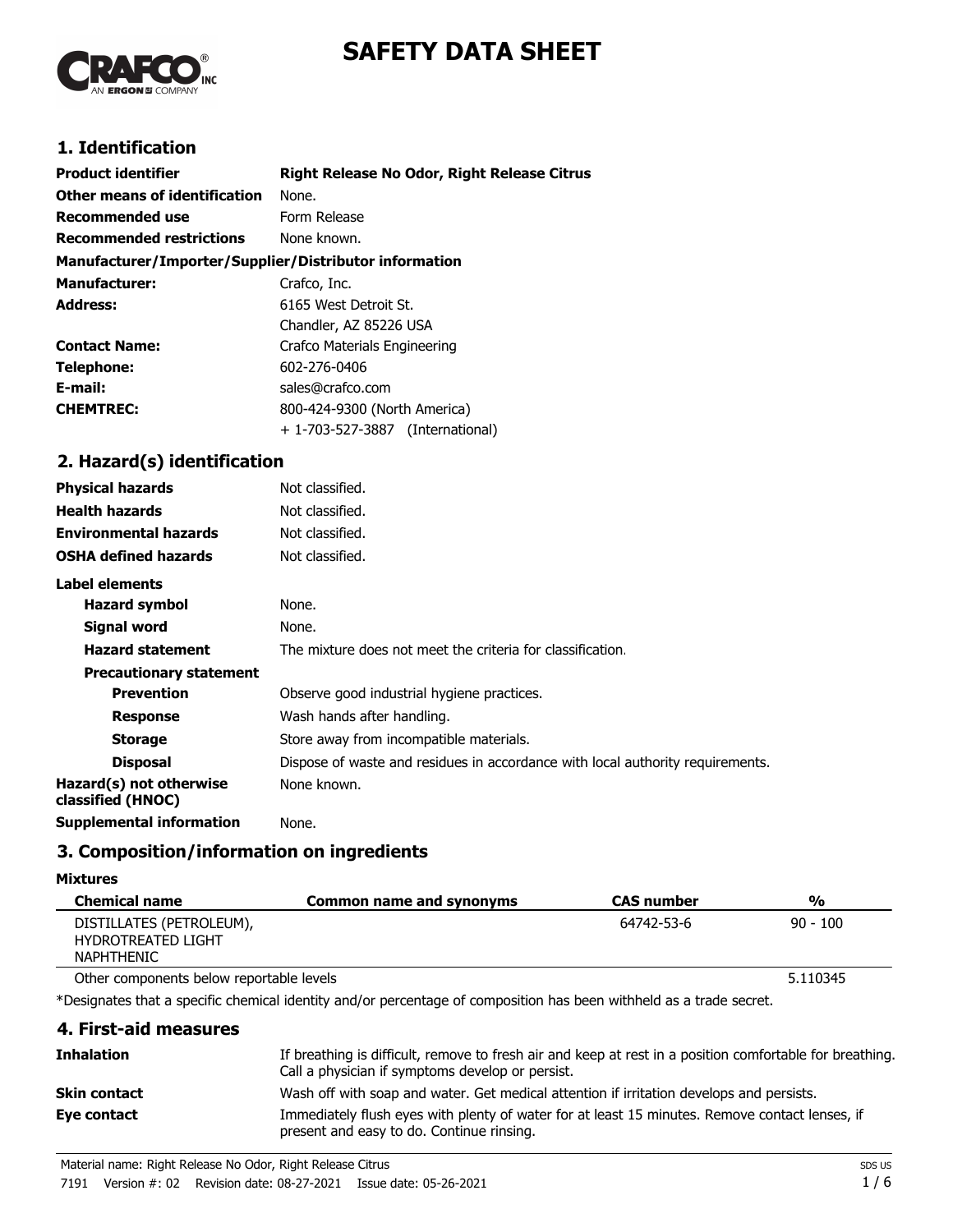| <b>Ingestion</b>                                                                    | Rinse mouth thoroughly. Do not induce vomiting without advice from poison control center. Never<br>give anything by mouth to a victim who is unconscious or is having convulsions. If vomiting occurs,<br>keep head low so that stomach content doesn't get into the lungs. Get medical attention if<br>symptoms occur.                                                                                                                                                     |
|-------------------------------------------------------------------------------------|-----------------------------------------------------------------------------------------------------------------------------------------------------------------------------------------------------------------------------------------------------------------------------------------------------------------------------------------------------------------------------------------------------------------------------------------------------------------------------|
| <b>Most important</b><br>symptoms/effects, acute and<br>delayed                     | Direct contact with eyes may cause temporary irritation.                                                                                                                                                                                                                                                                                                                                                                                                                    |
| <b>Indication of immediate</b><br>medical attention and special<br>treatment needed | Effects of contact or inhalation may be delayed. The onset of respiratory symptoms may be delayed<br>for several hours after exposure. If any of the following conditions occur within the next 6 hours,<br>transport to the nearest medical facility: fever greater than 101°F (38.3°C), shortness of breath,<br>chest congestion, continuous coughing/wheezing. Local necrosis is evidence by delayed onset of<br>pain and tissue damage a few hours following injection. |
| <b>General information</b>                                                          | Ensure that medical personnel are aware of the material(s) involved, and take precautions to<br>protect themselves.                                                                                                                                                                                                                                                                                                                                                         |

## **5. Fire-fighting measures**

| Suitable extinguishing media                                               | Water fog. Foam. Dry chemical powder. Carbon dioxide (CO2).                                                                                                         |
|----------------------------------------------------------------------------|---------------------------------------------------------------------------------------------------------------------------------------------------------------------|
| Unsuitable extinguishing<br>media                                          | Do not use water jet as an extinguisher, as this will spread the fire.                                                                                              |
| Specific hazards arising from<br>the chemical                              | During fire, gases hazardous to health may be formed.                                                                                                               |
| <b>Special protective equipment</b><br>and precautions for<br>firefighters | Firefighters must use standard protective equipment including flame retardant coat, helmet with<br>face shield, gloves, rubber boots, and in enclosed spaces, SCBA. |
| <b>Fire fighting</b><br>equipment/instructions                             | In the event of fire, cool tanks with water spray.                                                                                                                  |
| <b>Specific methods</b>                                                    | Use standard firefighting procedures and consider the hazards of other involved materials.                                                                          |
| <b>General fire hazards</b>                                                | No unusual fire or explosion hazards noted.                                                                                                                         |

## **6. Accidental release measures**

| <b>Personal precautions,</b><br>protective equipment and                  | Keep unnecessary personnel away. Do not breathe mist or vapor. Do not touch or walk through<br>spilled material. Ventilate closed spaces before entering them. For personal protection, see section                                                                                                                                                         |
|---------------------------------------------------------------------------|-------------------------------------------------------------------------------------------------------------------------------------------------------------------------------------------------------------------------------------------------------------------------------------------------------------------------------------------------------------|
| emergency procedures                                                      | 8 of the SDS. Keep people away from and upwind of spill/leak.                                                                                                                                                                                                                                                                                               |
| <b>Methods and materials for</b><br>containment and cleaning up           | Never return spills to original containers for re-use.                                                                                                                                                                                                                                                                                                      |
|                                                                           | Large Spills: Stop the flow of material, if this is without risk. Dike the spilled material, where this is<br>possible. Absorb in vermiculite, dry sand or earth and place into containers. Following product<br>recovery, flush area with water. Collect spillage in containers, seal securely and deliver for disposal<br>according to local regulations. |
|                                                                           | Small Spills: Wipe up with absorbent material (e.g. cloth, fleece). Clean surface thoroughly to<br>remove residual contamination.                                                                                                                                                                                                                           |
|                                                                           | Never return spills to original containers for re-use. For waste disposal, see section 13 of the SDS.                                                                                                                                                                                                                                                       |
| <b>Environmental precautions</b>                                          | Avoid discharge into drains, water courses or onto the ground.                                                                                                                                                                                                                                                                                              |
| 7. Handling and storage                                                   |                                                                                                                                                                                                                                                                                                                                                             |
| <b>Precautions for safe handling</b>                                      | Do not get in eyes, on skin, or on clothing. Avoid breathing dust/fume/gas/mist/vapors/spray.<br>Avoid prolonged exposure. Wear appropriate personal protective equipment. Provide adequate<br>ventilation. Wash thoroughly after handling. Avoid release to the environment.                                                                               |
| <b>Conditions for safe storage,</b><br>including any<br>incompatibilities | Prevent electrostatic charge build-up by using common bonding and grounding techniques. Store in<br>tightly closed container. Store in a well-ventilated place. Store away from incompatible materials<br>(see Section 10 of the SDS). Store in a cool and well-ventilated place. Store in a cool, dry place.                                               |

## **8. Exposure controls/personal protection**

#### **Occupational exposure limits**

The following constituents are the only constituents of the product which have a PEL, TLV or other recommended exposure limit. At this time, the other constituents have no known exposure limits.

Keep out of the reach of children.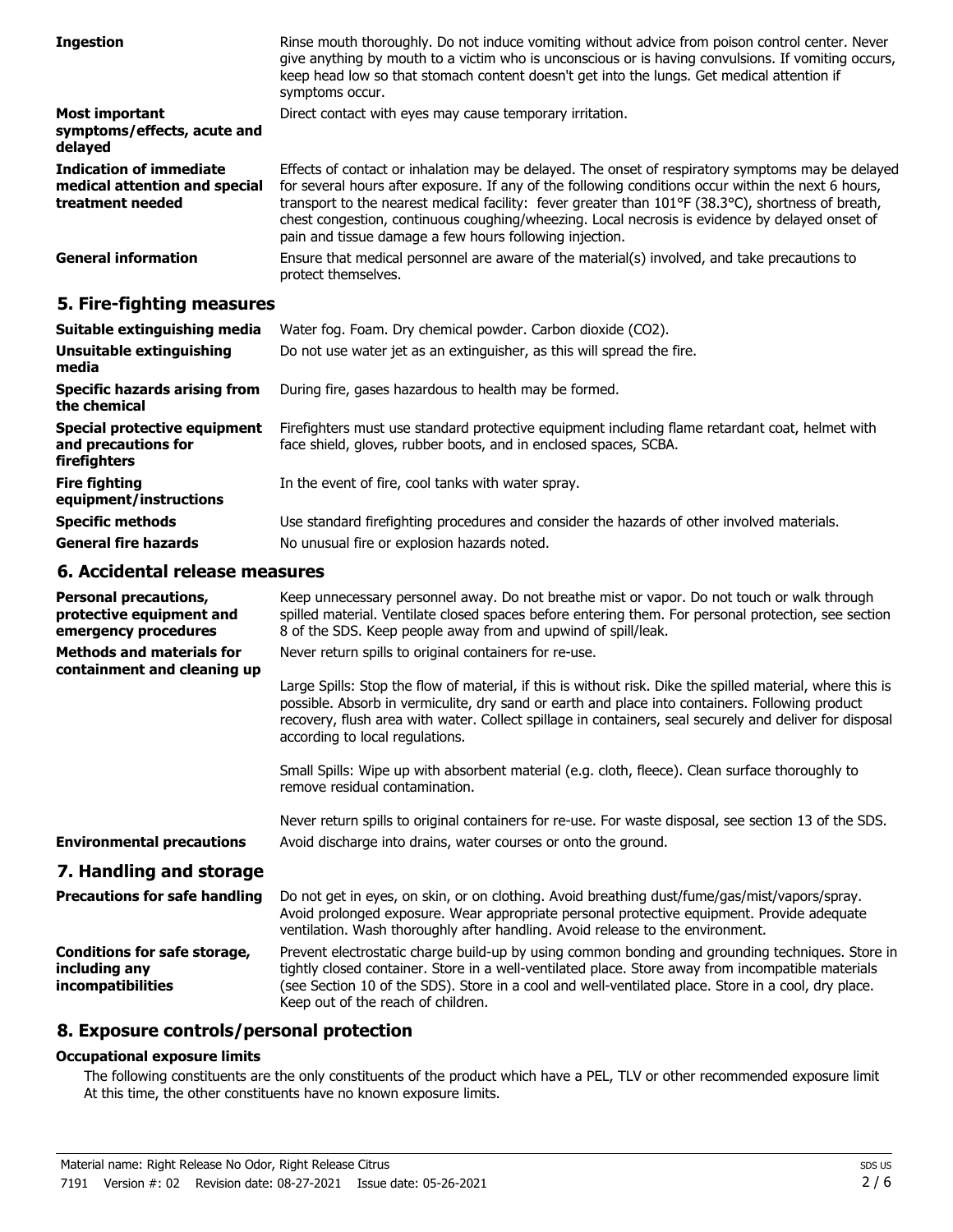| <b>Components</b>                                                                                 | US. OSHA Table Z-1 Limits for Air Contaminants (29 CFR 1910.1000)<br><b>Type</b>                                                                                                                                                                                                                     | <b>Value</b>     | Form  |
|---------------------------------------------------------------------------------------------------|------------------------------------------------------------------------------------------------------------------------------------------------------------------------------------------------------------------------------------------------------------------------------------------------------|------------------|-------|
| <b>DISTILLATES</b><br>(PETROLEUM),<br>HYDROTREATED LIGHT<br><b>NAPHTHENIC (CAS</b><br>64742-53-6) | PEL                                                                                                                                                                                                                                                                                                  | $5 \text{ mg/m}$ | Mist. |
| US, NIOSH: Pocket Guide to Chemical Hazards<br><b>Components</b>                                  | <b>Type</b>                                                                                                                                                                                                                                                                                          | <b>Value</b>     | Form  |
| <b>DISTILLATES</b><br>(PETROLEUM),<br>HYDROTREATED LIGHT<br><b>NAPHTHENIC (CAS</b><br>64742-53-6) | Ceiling                                                                                                                                                                                                                                                                                              | 1800 mg/m3       |       |
|                                                                                                   | <b>STEL</b>                                                                                                                                                                                                                                                                                          | $10$ mg/m $3$    | Mist. |
| <b>Biological limit values</b>                                                                    | No biological exposure limits noted for the ingredient(s).                                                                                                                                                                                                                                           |                  |       |
| <b>Appropriate engineering</b><br>controls                                                        | Provide adequate ventilation, including appropriate local extraction, to ensure that the defined<br>occupational exposure limit is not exceeded.                                                                                                                                                     |                  |       |
|                                                                                                   | Individual protection measures, such as personal protective equipment                                                                                                                                                                                                                                |                  |       |
| <b>Eye/face protection</b>                                                                        | Wear safety glasses with side shields (or goggles). Wear safety glasses; chemical goggles (if<br>splashing is possible).                                                                                                                                                                             |                  |       |
| <b>Skin protection</b><br><b>Hand protection</b>                                                  | Wear appropriate chemical resistant gloves.                                                                                                                                                                                                                                                          |                  |       |
| <b>Other</b>                                                                                      | Wear appropriate chemical resistant clothing.                                                                                                                                                                                                                                                        |                  |       |
| <b>Respiratory protection</b>                                                                     | A full face respirator is recommended for eye protection and respiratory protection when applying<br>product using conventional sprayers.                                                                                                                                                            |                  |       |
| <b>Thermal hazards</b>                                                                            | Wear appropriate thermal protective clothing, when necessary.                                                                                                                                                                                                                                        |                  |       |
| <b>General hygiene</b><br>considerations                                                          | Do not get in eyes, on skin, on clothing. Always observe good personal hygiene measures, such as<br>washing after handling the material and before eating, drinking, and/or smoking. Routinely wash<br>work clothing and protective equipment to remove contaminants. Keep away from food and drink. |                  |       |
| 9. Physical and chemical properties                                                               |                                                                                                                                                                                                                                                                                                      |                  |       |
| <b>Appearance</b>                                                                                 | Transparent green Liquid                                                                                                                                                                                                                                                                             |                  |       |
| <b>Physical state</b>                                                                             | Liquid.                                                                                                                                                                                                                                                                                              |                  |       |
| Form                                                                                              | Liquid.                                                                                                                                                                                                                                                                                              |                  |       |
| <b>Color</b>                                                                                      | Green.                                                                                                                                                                                                                                                                                               |                  |       |
| <b>Odor</b>                                                                                       | Hydrocarbon-like. Cherry Citrus                                                                                                                                                                                                                                                                      |                  |       |
| <b>Odor threshold</b>                                                                             | Not available.                                                                                                                                                                                                                                                                                       |                  |       |
| pH                                                                                                | Not available.                                                                                                                                                                                                                                                                                       |                  |       |
| <b>Melting point/freezing point</b>                                                               | Not available.                                                                                                                                                                                                                                                                                       |                  |       |
| <b>Initial boiling point and</b><br>boiling range                                                 | 536 °F (280 °C)                                                                                                                                                                                                                                                                                      |                  |       |

| Flash point             | 338.0 °F (170.0 °C) |
|-------------------------|---------------------|
| <b>Evaporation rate</b> | Not available.      |

# **Flammability (solid, gas)** Not applicable.

## **Upper/lower flammability or explosive limits**

| <b>Explosive limit - lower</b><br>(%) | Not available.           |
|---------------------------------------|--------------------------|
| <b>Explosive limit - upper</b><br>(%) | Not available.           |
| Vapor pressure                        | $< 0.5$ hPa @68°F (20°C) |
| Vapor density                         | Not available.           |
| <b>Relative density</b>               | Not available.           |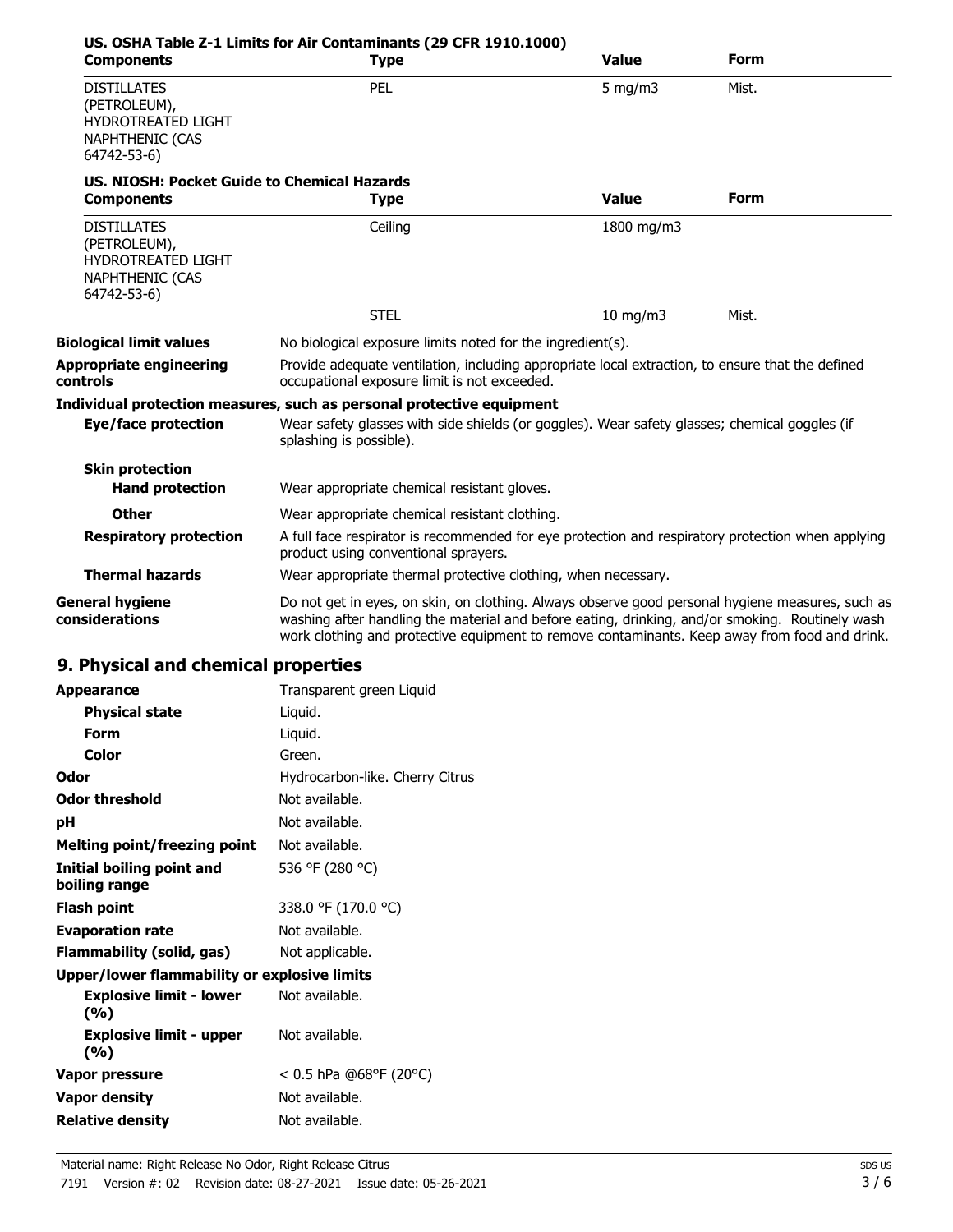| Solubility(ies)                                   |                    |
|---------------------------------------------------|--------------------|
| Solubility (water)                                | Not available.     |
| <b>Partition coefficient</b><br>(n-octanol/water) | Not available.     |
| <b>Auto-ignition temperature</b>                  | Not available.     |
| <b>Decomposition temperature</b>                  | Not available.     |
| <b>Viscosity</b>                                  | Not available.     |
| Other information                                 |                    |
| <b>Density</b>                                    | 7.30 - 7.50 lb/gal |
| <b>Explosive properties</b>                       | Not explosive.     |
| <b>Oxidizing properties</b>                       | Not oxidizing.     |
| Percent volatile                                  | በ - 15 %           |
| <b>Specific gravity</b>                           | 0.875 - 0.899      |
| voc                                               | 135 g/l            |

# **10. Stability and reactivity**

| <b>Reactivity</b>                            | The product is stable and non-reactive under normal conditions of use, storage and transport |
|----------------------------------------------|----------------------------------------------------------------------------------------------|
| <b>Chemical stability</b>                    | Material is stable under normal conditions.                                                  |
| <b>Possibility of hazardous</b><br>reactions | No dangerous reaction known under conditions of normal use.                                  |
| <b>Conditions to avoid</b>                   | Avoid exposure to high temperatures or direct sunlight. Contact with incompatible materials. |
| <b>Incompatible materials</b>                | Strong oxidizing agents.                                                                     |
| <b>Hazardous decomposition</b><br>products   | No hazardous decomposition products are known.                                               |

# **11. Toxicological information**

# **Information on likely routes of exposure**

| <b>Inhalation</b>                                                                  | Prolonged inhalation may be harmful.                                                                                |
|------------------------------------------------------------------------------------|---------------------------------------------------------------------------------------------------------------------|
| <b>Skin contact</b>                                                                | May cause skin irritation with prolonged exposure.                                                                  |
| Eye contact                                                                        | Direct contact with eyes may cause temporary irritation.                                                            |
| <b>Ingestion</b>                                                                   | Expected to be a low ingestion hazard.                                                                              |
| Symptoms related to the<br>physical, chemical and<br>toxicological characteristics | Direct contact with eyes may cause temporary irritation.                                                            |
| <b>Information on toxicological effects</b>                                        |                                                                                                                     |
| <b>Acute toxicity</b>                                                              | Not available.                                                                                                      |
| <b>Skin corrosion/irritation</b>                                                   | Prolonged skin contact may cause temporary irritation.                                                              |
| Serious eye damage/eye<br>irritation                                               | Direct contact with eyes may cause temporary irritation.                                                            |
| <b>Respiratory or skin sensitization</b>                                           |                                                                                                                     |
| <b>Respiratory sensitization</b>                                                   | Not a respiratory sensitizer.                                                                                       |
| <b>Skin sensitization</b>                                                          | This product is not expected to cause skin sensitization.                                                           |
| <b>Germ cell mutagenicity</b>                                                      | No data available to indicate product or any components present at greater than 0.1% are<br>mutagenic or genotoxic. |
| Carcinogenicity                                                                    | Not classifiable as to carcinogenicity to humans.                                                                   |
|                                                                                    | <b>IARC Monographs. Overall Evaluation of Carcinogenicity</b>                                                       |
| Not listed.                                                                        |                                                                                                                     |
|                                                                                    | OSHA Specifically Regulated Substances (29 CFR 1910.1001-1052)                                                      |
| Not regulated.                                                                     |                                                                                                                     |
| Not listed.                                                                        | US. National Toxicology Program (NTP) Report on Carcinogens                                                         |
| <b>Reproductive toxicity</b>                                                       | This product is not expected to cause reproductive or developmental effects                                         |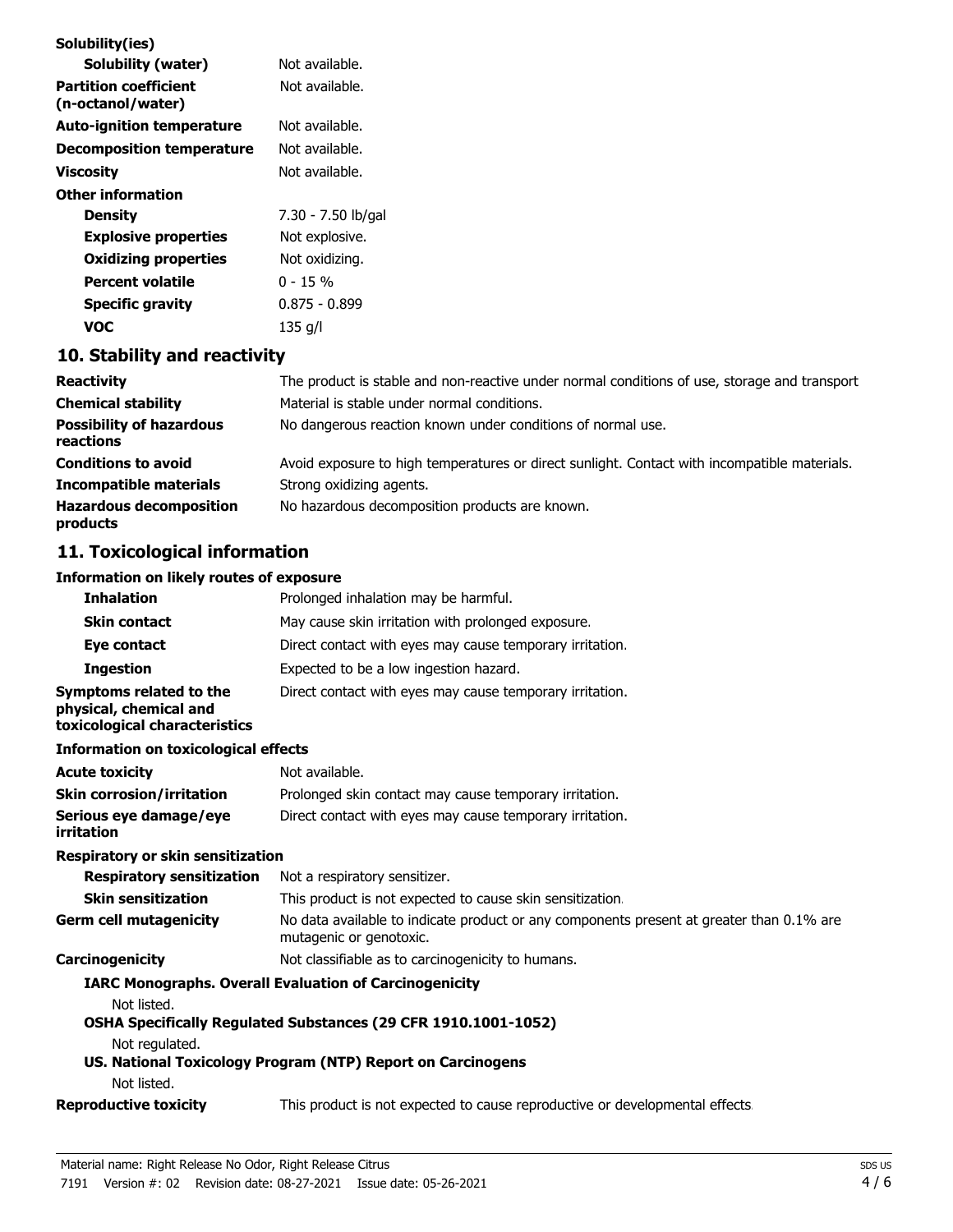| Specific target organ toxicity<br>- single exposure   | Not classified.                                                                                                  |
|-------------------------------------------------------|------------------------------------------------------------------------------------------------------------------|
| Specific target organ toxicity<br>- repeated exposure | Not classified.                                                                                                  |
| <b>Aspiration hazard</b>                              | Not an aspiration hazard.                                                                                        |
| <b>Chronic effects</b>                                | Prolonged inhalation may be harmful. Prolonged or repeated contact may cause drying, cracking,<br>or irritation. |

## **12. Ecological information**

| Ecotoxicity                                 |      | Not expected to be harmful to aquatic organisms.                                                                                                                                           |                                                                              |  |
|---------------------------------------------|------|--------------------------------------------------------------------------------------------------------------------------------------------------------------------------------------------|------------------------------------------------------------------------------|--|
| <b>Product</b>                              |      | <b>Species</b><br><b>Test Results</b>                                                                                                                                                      |                                                                              |  |
| Right Release No Odor, Right Release Citrus |      |                                                                                                                                                                                            |                                                                              |  |
| Aquatic                                     |      |                                                                                                                                                                                            |                                                                              |  |
| Crustacea                                   | EC50 | Daphnia                                                                                                                                                                                    | 411.9969 mg/l, 48 hours estimated                                            |  |
| <b>Fish</b>                                 | LC50 | Fish                                                                                                                                                                                       | 134.5652 mg/l, 96 hours estimated                                            |  |
| Persistence and degradability               |      |                                                                                                                                                                                            | No data is available on the degradability of any ingredients in the mixture. |  |
| <b>Bioaccumulative potential</b>            |      |                                                                                                                                                                                            |                                                                              |  |
| Mobility in soil                            |      | No data available.                                                                                                                                                                         |                                                                              |  |
| Other adverse effects                       |      | No other adverse environmental effects (e.g. ozone depletion, photochemical ozone creation<br>potential, endocrine disruption, global warming potential) are expected from this component. |                                                                              |  |

## **13. Disposal considerations**

| <b>Disposal instructions</b>                    | Collect and reclaim or dispose in sealed containers at licensed waste disposal site.                                                                                                                                   |
|-------------------------------------------------|------------------------------------------------------------------------------------------------------------------------------------------------------------------------------------------------------------------------|
| <b>Local disposal regulations</b>               | Dispose in accordance with all applicable regulations.                                                                                                                                                                 |
| Hazardous waste code                            | The waste code should be assigned in discussion between the user, the producer and the waste<br>disposal company.                                                                                                      |
| <b>Waste from residues /</b><br>unused products | Dispose of in accordance with local regulations. Empty containers or liners may retain some product<br>residues. This material and its container must be disposed of in a safe manner (see: Disposal<br>instructions). |
| <b>Contaminated packaging</b>                   | Since emptied containers may retain product residue, follow label warnings even after container is<br>emptied. Empty containers should be taken to an approved waste handling site for recycling or<br>disposal.       |

## **14. Transport information**

#### **DOT**

Not regulated as dangerous goods.

### **IATA**

Not regulated as dangerous goods.

## **IMDG**

Not regulated as dangerous goods.

**Transport in bulk according to** Not established. **Annex II of MARPOL 73/78 and the IBC Code**

## **15. Regulatory information**

This product is not known to be a "Hazardous Chemical" as defined by the OSHA Hazard Communication Standard, 29 CFR 1910.1200. **US federal regulations**

## **TSCA Section 12(b) Export Notification (40 CFR 707, Subpt. D)**

Not regulated.

**CERCLA Hazardous Substance List (40 CFR 302.4)**

Not listed.

**SARA 304 Emergency release notification**

Not regulated.

```
OSHA Specifically Regulated Substances (29 CFR 1910.1001-1052)
```
Not regulated.